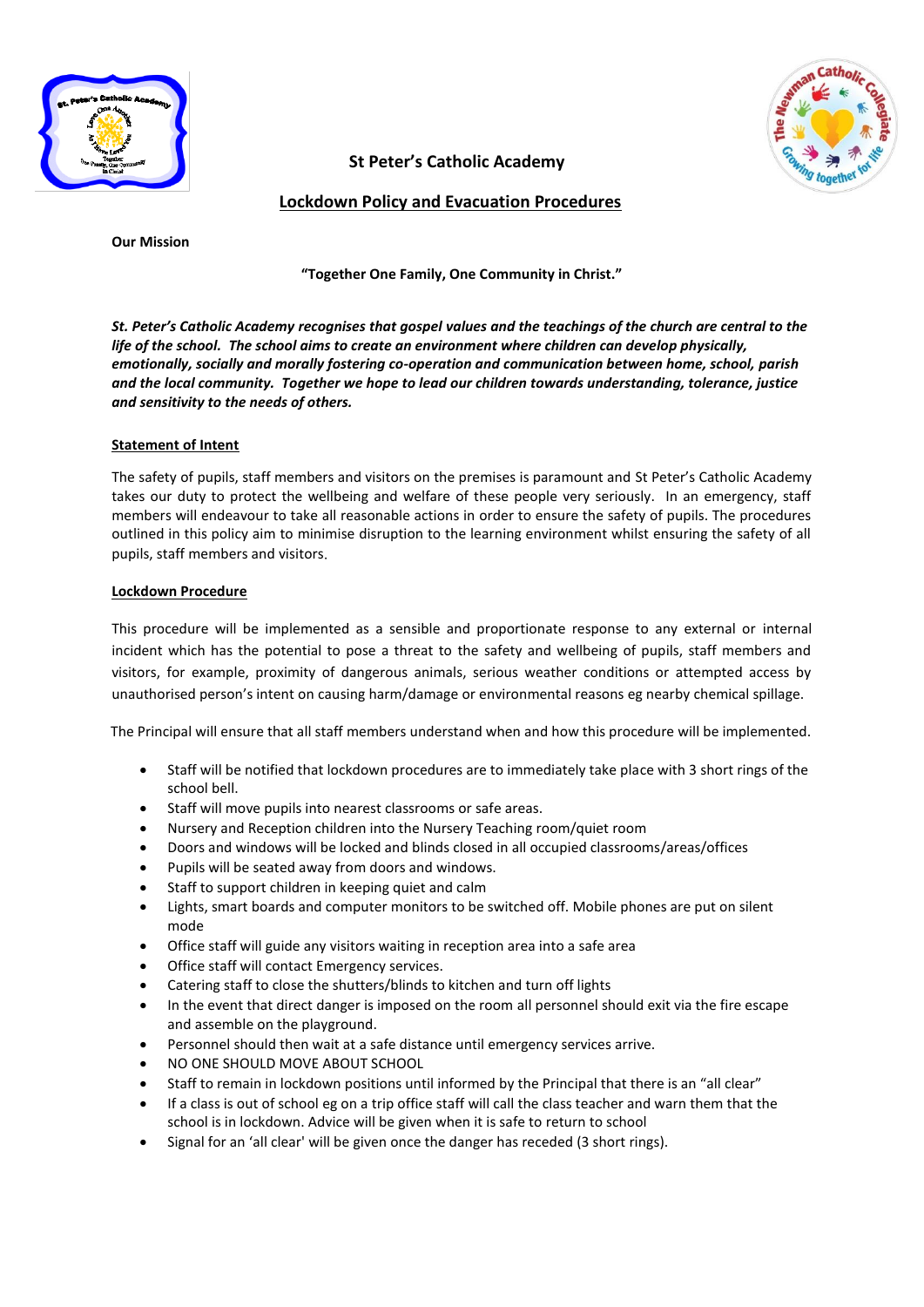## **Lock down due to unauthorised person's**

- In the event that an unauthorised person is observed, request that the intruder sign in at reception. However only intervene if it is safe to do so, do not force the issue if the intruder refuses.
- Notify the Principal or office immediately and provide details of the situation with a description of the intruder.
- In the event that the situation appears threatening (i.e. weapon present, person out of control, threats made, etc.) do not intervene, notify the office or Principal immediately and provide details of the situation.
- The Lockdown procedure described above should then be followed

## **Communication with Parents**

In the event of an actual lockdown, it is advised that any incident or development is communicated to parents and carers as soon as is practicable through the school text messaging service.

Parents and carers should be given enough information about what will happen so that they:

- are reassured that the school understands their concern for their child's welfare and that it is doing everything possible to ensure their child's safety,
- do not need to contact the school as calling the school could tie up telephone lines that are need to call emergency services,
- do not come to school as they could interfere with access by emergency services and may even put themselves and others in danger,
- wait for the school to contact them about when it is safe to come and collect their children and where from.

### **Lockdown drills**

Lockdown practices will take place termly to ensure everyone knows exactly what to do in such a situation. Monitoring of practices will take place and staff debriefed for positive reinforcement or to identify required improvements.

# **Bomb Threat Procedure**

In the event of St Peter's Catholic Academy or nearby area receiving a bomb threat or on discovery of a suspect package, it must be assumed that the threat communicated or the suspicion aroused has real foundation and that there is no hoax involved.

If a message containing a threat is received (usually by telephone), the following should be done:-

- (i) Note the exact time of receipt of the message.
- (ii) Write the message down exactly as it is given.
- (iii) Notify the police immediately, repeating the message exactly as received.

(iv) Immediately alert the Principal/Primary academy Manager who will decide on the appropriate course of action.

The Bomb Alert Message sheet should be used to record the information.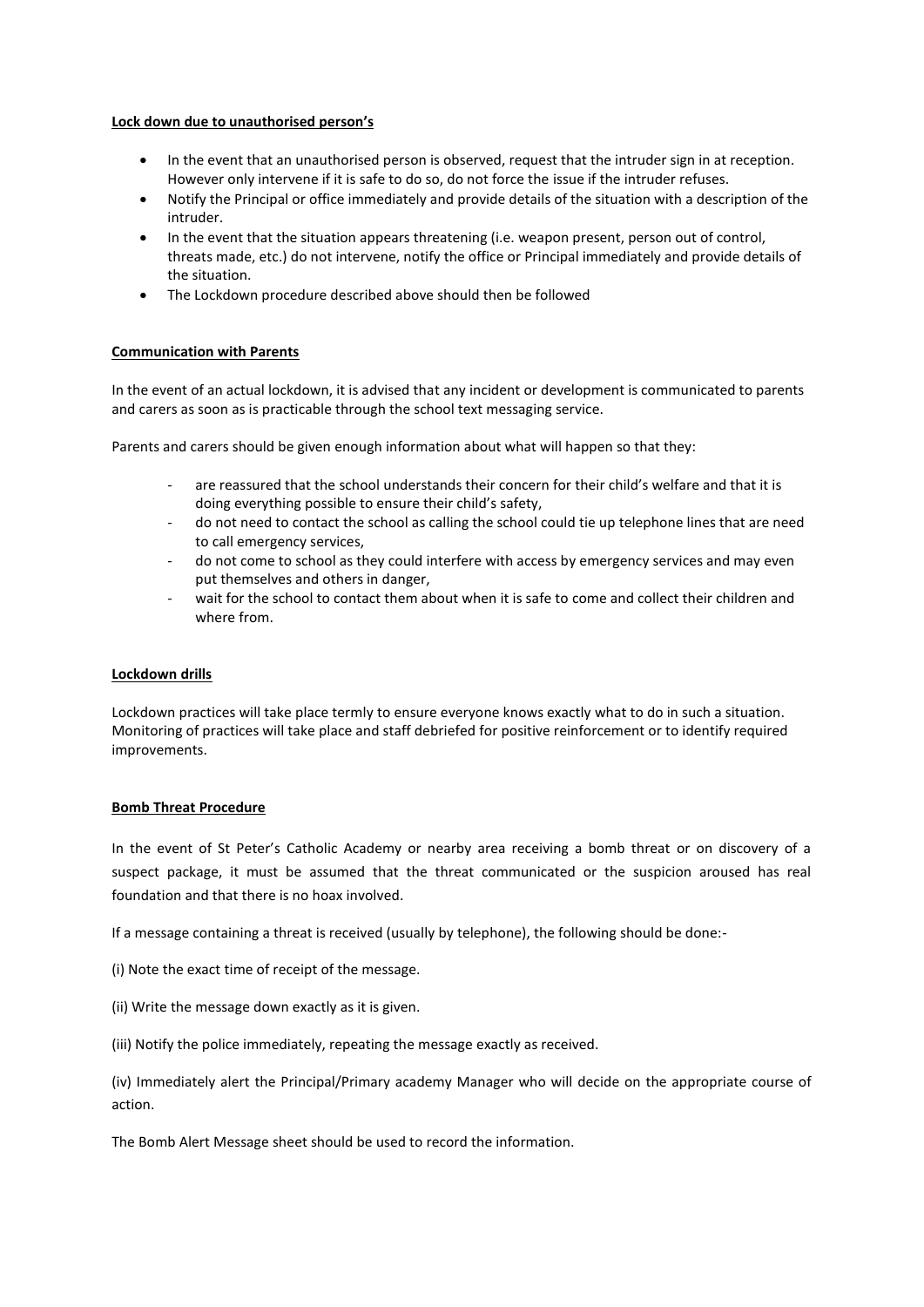If there is time and the situation lends itself, it would also be very helpful to police if as much information about the caller as possible could be ascertained. Age, accent, apparent intoxication, background noises, etc. might all assist in police investigation, and this might be particularly useful if a number of threats have been received in a short period of time.

The Emergency services will be notified at the earliest opportunity, the Principal will liaise with the police to determine the best course of action and provide them with all the information.

Should the Principal/Vice Principal decide that evacuation is necessary, then the most practicable way would be in accordance with the normal evacuation procedure **However Do Not Activate the Alarm System**. **A member of the office staff will calmly, ask each class to evacuate to your designated bomb threat evacuation point – Christchurch, Waterloo Rd, by showing the class teacher the BT Threat sign.**

**The site supervisor or office staff in his absence will open the main and side gates. Registers will also be taken by office staff.**

**Years 1, 2, 5 and 6 are to evacuate via the side gate and make their way to Christchurch.**

**Years 3 and 4 to evacuate via the main gates from the playground and make their way to Christchurch.**

#### **Foundation stage to evacuate via the side door and make their way to Christchurch.**

A cursory check of each room by staff before they leave may reveal any unusual or suspicious article.

Pupils could be asked to take with them their bags and personal belongings to assist any search for suspect devices.

Arrangements must be made for the welfare of pupils. The Principal / Vice Principal must take account of time of day, weather conditions, etc. in deciding the best course of action.

In all establishments vigilance should be exercised in noting the presence of strangers or of unusual parcels or packages in the building, and on no account should anyone attempt to move or interfere with suspect packages.

Bomb warnings must always be taken seriously. No risks should be taken or assumptions made until the matter has been properly investigated in co-operation with the police. The first responsibility of the Principal/Vice Principal in any establishment is for the safety of staff and pupils. Any actions taken should reflect that priority.

#### **Evacuation procedure**

In the event of a fire the Fire Drill and Emergency Evacuation Policy should be followed. However if a decision is made by the Principal to evacuate the building due to any reason other than fire **eg gas leak or flood** then the following procedure would be followed.

**A member of the office staff will calmly, ask each class to evacuate to your evacuation point – Christchurch, Waterloo Rd. Do Not Activate the Alarm System**.

**The site supervisor or office staff in his absence will open the main and side gates. Registers will also be taken by office staff.**